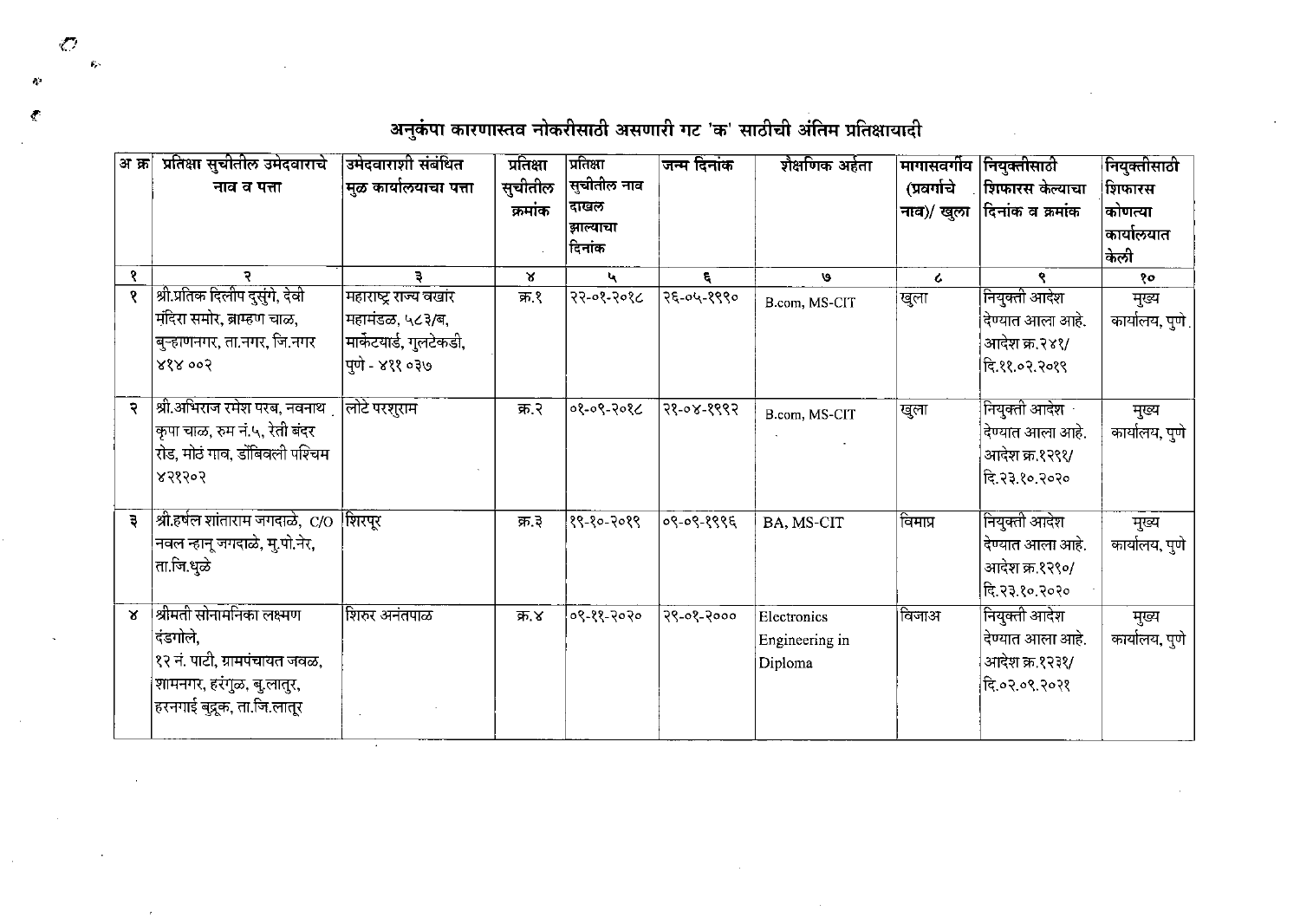अ क्र| प्रतिक्षा सुचीतील उमेदवाराचे उमेदवाराशी संबंधित नियुक्तीसाठी प्रतिक्षा प्रितिक्षा जन्म दिनांक शैक्षणिक अर्हता मागासवर्गीय नियक्तीसाठी ∣सुचीतील नाव सुचीतील मूळ कार्यालयाचा पत्ता (प्रवर्गाचे नाव व पत्ता **शिफारस केल्याचा** शिफारस ∣दाखल कोणत्या क्रमांक नाव)/ खुला |दिनांक व क्रमांक झाल्याचा कार्यालयात ∣दिनांक केली १ ą  $\mathbf{x}$  $\mathbf{u}$  $\mathbf{v}$ १०  $\epsilon$  $\mathcal{L}$ ۹ श्री. आशिष अशोक मोरे. प्लॅट मिरज नियुक्ती आदेश  $\mathbf{t}_\mathbf{t}$ क्र.५ २२-०३-२०२१ 08-03-8880 BA, B.Sc Agri, MS- अज़ा मुख्य कार्यालय पणे न ३०१, ३ रा मजला, क्रिस्टल देण्यात आला आहे. **CIT** कॉर्नर सर्वेनगर, कळंबा रिंग रोड, आदेश क्र.१२३०/ कोल्हापूर-४१६००७ दि.०२.०९.२०२१ **६** | श्री. राहल नारायण शिंदे, निरा ०१-१०-२०२१  $0599 - 30$ B.Tech (Food Tech), खुला क्र.६ म् पो.तरफड, जि.सातारा, MS-CIT, Eng 40 पिन कोड ४१५५२३ speed & Marathi 30 Speed Typewriting श्री. स्वप्निल नंदकुमार झालटे, कुर्डुवाडी (औ)  $\mathbf{g}$ |२४-१०-२०२१ |  $89 - 08 - 2000$ BA, Diploma in क ७ खुला |<br>उपळाई रोड, चव्हाण प्लॉट, ता. Pharmacy, MS-CIT, बार्शी, जि.सोलापूर ४१३४११ Eng 40 speed Typewriting श्री. सोमनाथ भिकाजी परसैय्या. वांबोरी १५-११-२०२१  $\epsilon$  $\Pi$ . २७.११.१९९२ B.Tech (Food Tech), भजक समर्थ नगर, वांबोरी, ता.राहरी, MS-CIT, Eng 40 |जि.अहमदनगर speed & Marathi 30 **Speed Typewriting** ९ | श्री.चेतन अरुण मांडे. चाळीसगांव घाटरोड. |१५-११-२०२१ प्र.९  $8995.30, 90$ Bsc. MS-CIT खुला काँग्रेसवाडी, चाळीसगांव, जिल्हा जळगाव, पिन कोड-४२४१०१

अनुकंपा कारणास्तव नोकरीसाठी असणारी गट 'क' साठीची अंतिम प्रतिक्षायादी

 $\sigma$ 

 $\mathbf{u}$ 

Ŷ.